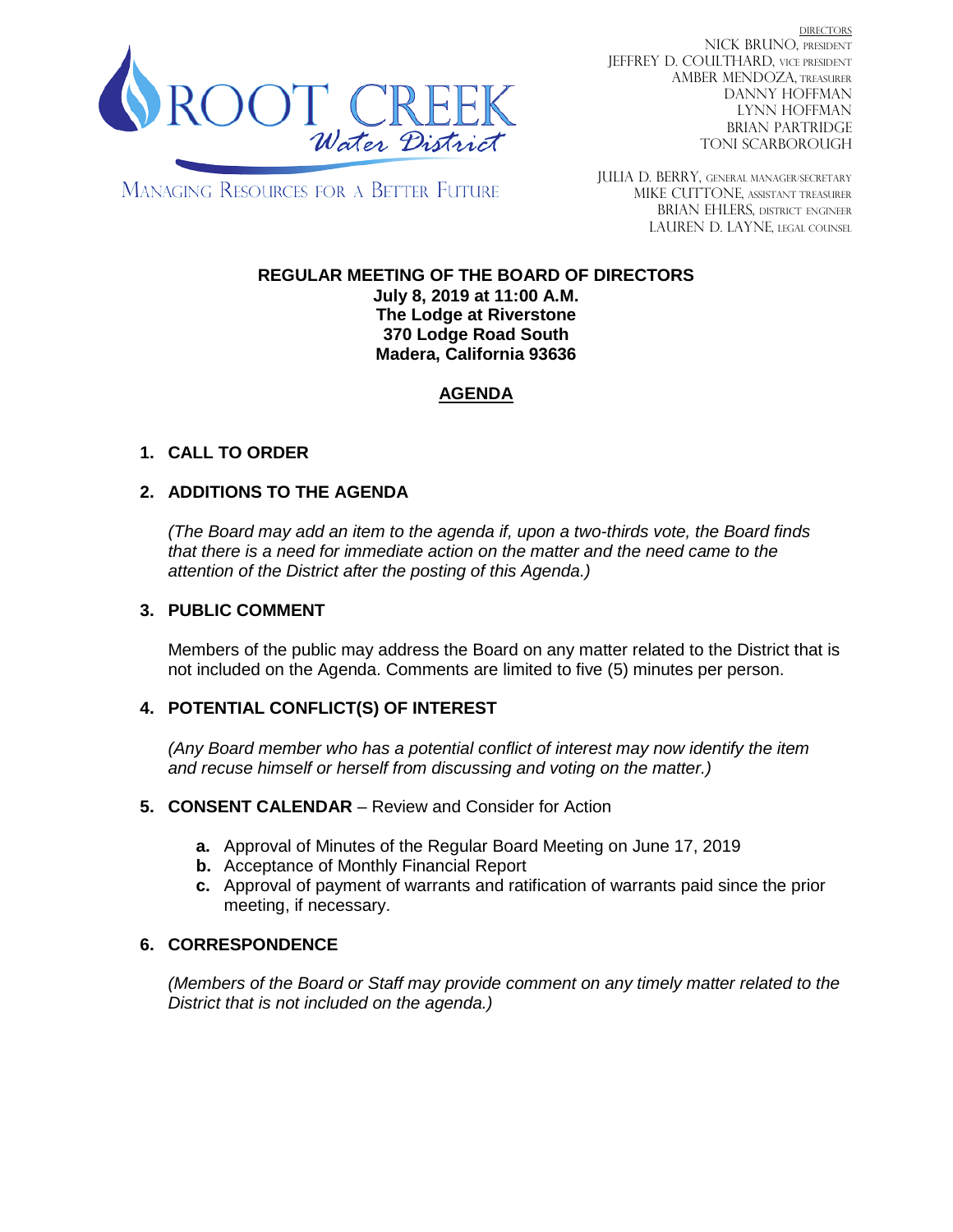- **7. BOARD ACTION ITEMS**  The Board may take action on any of the following items
	- **a. Independent Audit for Year 2017 -** Acceptance of the Independent Auditor's Report for the Year ending 2017
	- **b. Sediment Intrusion Prevention Policy-** Review and consider action to adopt the District Sediment Intrusion Prevention Policy
	- **c. New Construction Sanitary Sewer Plug Agreement -** Review and consider action to ratify changes to New Construction Sanitary Sewer Plug Agreement
	- **d. Standard Specifications for Public Works Improvements –** Review and consider action to adopt updated District Standard Specifications for Public Works Improvements
	- **e. 2019 Surface Water Supply –** Review and consider action to authorize the General Manager to purchase additional surface water as made available in the 2019- 2020 Water Year
	- **f. Administrative Services –** Review and consider a proposal from Provost and Pritchard to provide administrative services from July 2019 – December 2019 in an amount not to exceed \$15,000
	- **g. Budget Adjustments –** Review and consider action to make adjustments to the 2019 Budget
- **8. COMMITTEE REPORTS -** The Board may take action on any of the following items
	- **a. Water Supply and Utilization – Ad Hoc Committee.** Report from the Ad Hoc Committee on water supply agreement discussions and potential special projects
		- **i.** 2018-2019 Water Supply Update
	- **b. Waste Water Treatment – Ad Hoc Committee.** Report from the Ad Hoc Committee on recent discussions and recommendations to the Board of Directors.
- **9. DISTRICT ENGINEER'S REPORT -** The Board may take action on any of the following items
	- **a.** Operations Monthly Report
	- **b.** Waste Water Treatment Facility(WWTF) Status
	- **c.** Other District Matters
- **10. LEGAL COUNSEL REPORT** The Board may take action on any of the following items
	- **a.** Legislation